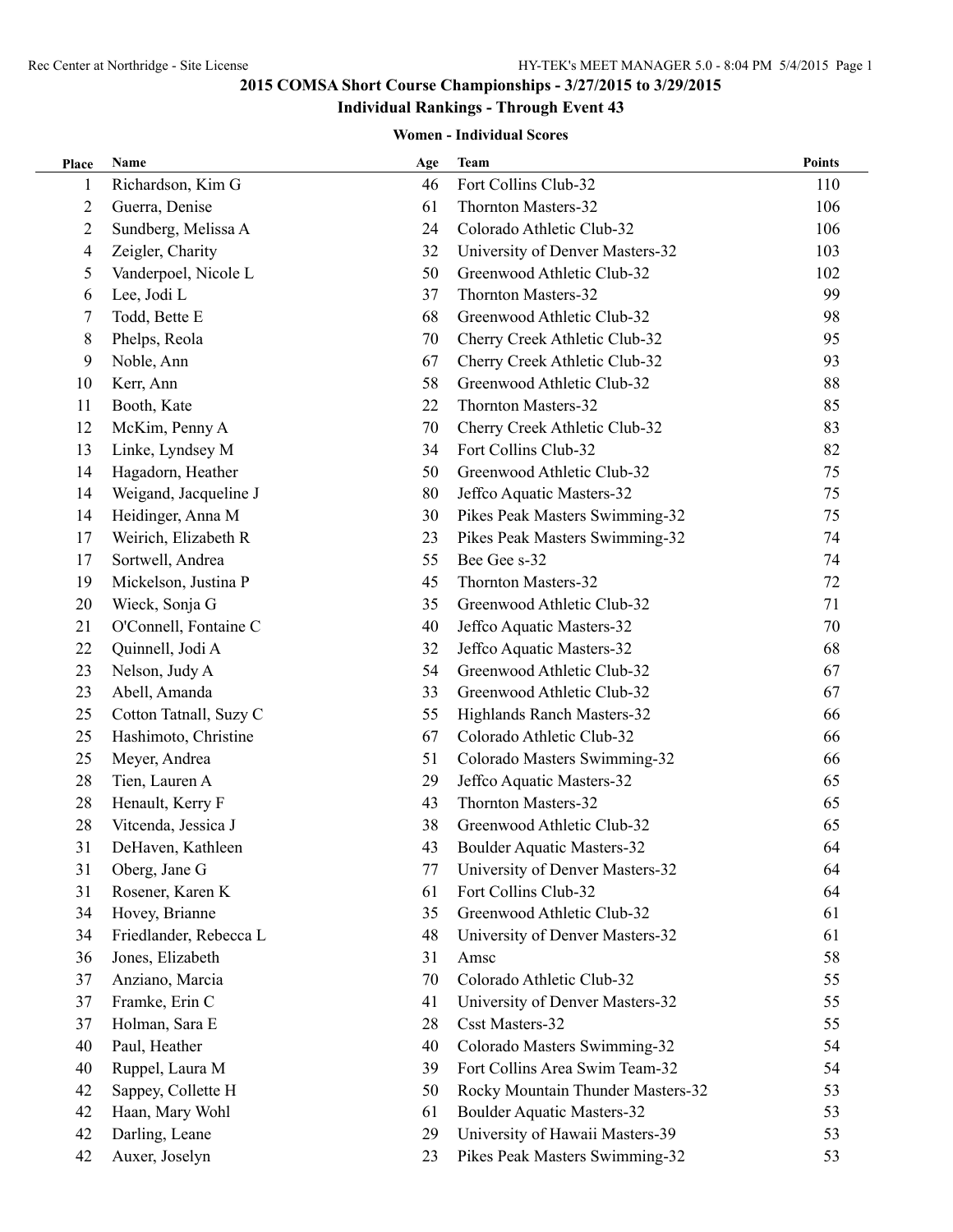# **Individual Rankings - Through Event 43**

| Place  | Name                  | Age | <b>Team</b>                       | <b>Points</b> |
|--------|-----------------------|-----|-----------------------------------|---------------|
| 46     | Davis, Kelly R        | 39  | Thornton Masters-32               | 52            |
| 47     | Wise, Louise          | 72  | Green Mountain Masters-32         | 51            |
| 48     | Pyle, Rebecca M       | 59  | South Suburban Finaddicts-32      | 50            |
| 48     | MacClain, Dakota D    | 23  | Amsc                              | 50            |
| 48     | Laney, Judith B       | 62  | University of Denver Masters-32   | 50            |
| 48     | Kroeger-Weeks, Kim L  | 45  | Bee Gee s-32                      | 50            |
| 52     | White, Crystal        | 41  | Bee Gee s-32                      | 49            |
| 52     | Garland, Crystal      | 43  | Greenwood Athletic Club-32        | 49            |
| 54     | Campbell, Ellen A     | 51  | Colorado Athletic Club-32         | 47            |
| 54     | Early, Sarah R        | 43  | Thornton Masters-32               | 47            |
| 56     | Early, Becky D        | 41  | Bee Gee s-32                      | 46            |
| 56     | Oerman, Voni M        | 54  | Greenwood Athletic Club-32        | 46            |
| 58     | Holman, Mary E        | 28  | <b>Csst Masters-32</b>            | 44            |
| 58     | DeLong, Mary A        | 48  | Fort Collins Area Swim Team-32    | 44            |
| 58     | Clendenen, Karen A    | 52  | Cherry Creek Athletic Club-32     | 44            |
| 58     | Poirot, Elisabeth     | 75  | Amsc                              | 44            |
| 62     | Thompson, Elizabeth J | 26  | Fort Collins Area Swim Team-32    | 43            |
| 62     | Anderson, Jeanette B  | 56  | Greenwood Athletic Club-32        | 43            |
| 64     | Scott, Ashley E       | 26  | Boulder Aquatic Masters-32        | 42            |
| 64     | Whitmore, Teri A      | 46  | Colorado Masters Swimming-32      | 42            |
| 64     | Bennett, Aimee        | 58  | South Suburban Finaddicts-32      | 42            |
| 67     | Engle, Beth           | 37  | Bee Gee s-32                      | 41            |
| 67     | Vowles, Nicole        | 44  | Thornton Masters-32               | 41            |
| 67     | Martin, Barbara       | 39  | Fort Collins Area Swim Team-32    | 41            |
| 70     | Buchannan, Peggy      | 82  | Bee Gee s-32                      | 40            |
| 70     | Anderson, Jill        | 25  | Greenwood Athletic Club-32        | 40            |
| 72     | Metzger, Anne M       | 54  | Thornton Masters-32               | 39            |
| 73     | Whitman-Zai, Julie    | 55  | R <sub>tc</sub>                   | 38            |
| 74     | Woltman, Jillian K    | 30  | Lafayette Masters-32              | 37.50         |
| 75     | Schickli, Jeanne      | 62  | Uc32-32                           | 37            |
| 75     | Wright, Ashley R      | 23  | University of Denver Masters-32   | 37            |
| 77     | Blair, Katie          | 34  | Lafayette Masters-32              | 35.50         |
| 78     | Shaw, Lori D          | 58  | Greenwood Athletic Club-32        | 35            |
| 78     | Biggs, Brittany A     | 25  | Highlands Ranch Masters-32        | 35            |
| 78     | Bortnowski, Lauren M  | 28  | Bee Gee s-32                      | 35            |
| 81     | Stack, Erin L         | 42  | Bee Gee s-32                      | 34            |
| 82     | Olczak, Suzanne F     | 46  | Colorado Athletic Club-32         | 33            |
| 82     | Grey, Elizabeth       | 33  | Thornton Masters-32               | 33            |
| 84     | Castellano, Sara E    | 38  | Lafayette Masters-32              | 32            |
| 84     | Mazzetta, Marcy L     | 56  | Cherry Creek Athletic Club-32     | 32            |
| 84     | Hester, Ulla          | 44  | <b>Boulder Aquatic Masters-32</b> | 32            |
| 84     | Powell, Kimberly J    | 49  | Rtc                               | 32            |
| 88     | Kane, Julie K         | 61  | Colorado Athletic Club-32         | 31            |
| 88     | Phillips, Eileen A    | 42  | Unat                              | 31            |
| $88\,$ | Kimbrough, Doris R    | 55  | Bee Gee s-32                      | 31            |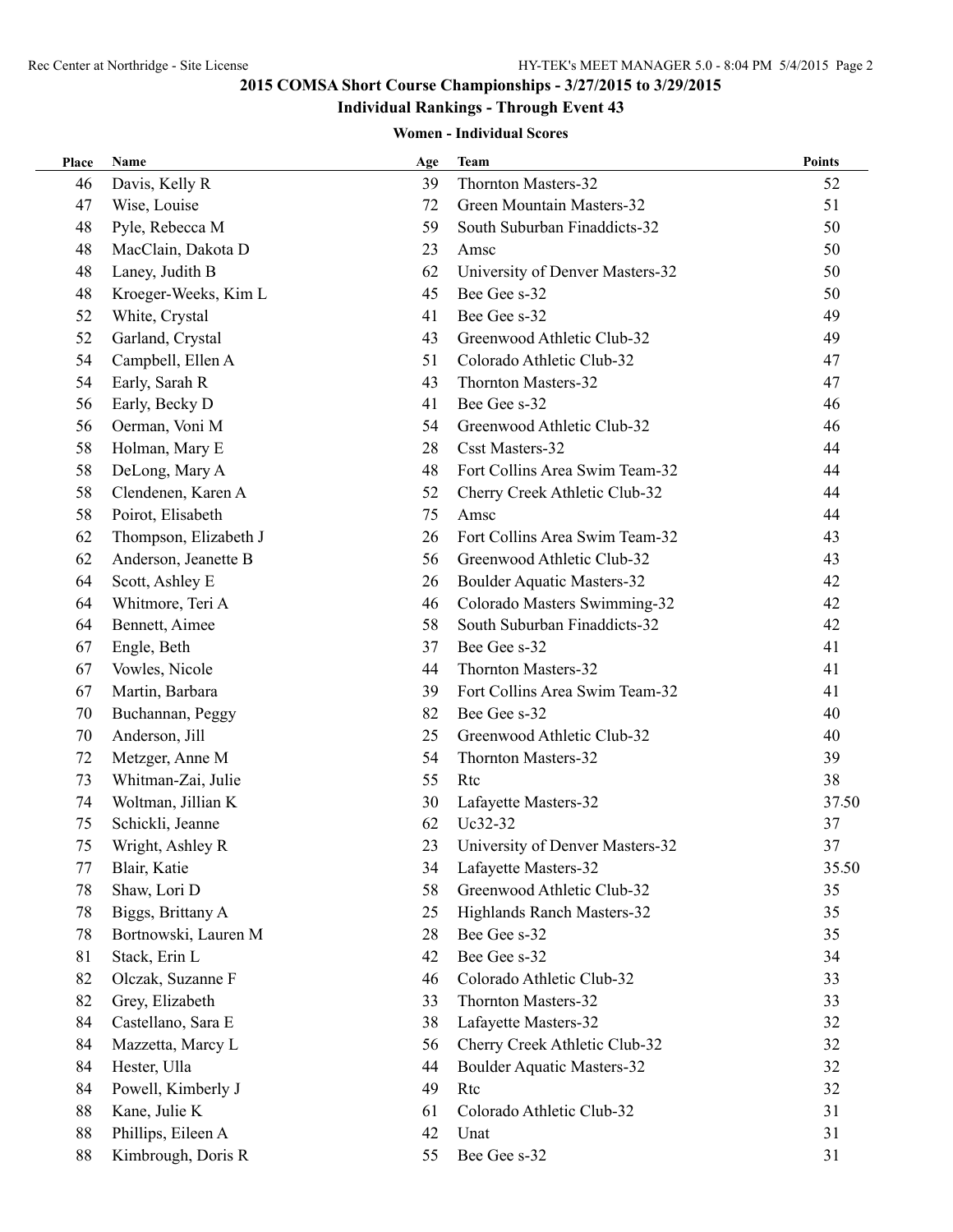## **Individual Rankings - Through Event 43**

| Place | Name                  | Age | <b>Team</b>                       | <b>Points</b> |
|-------|-----------------------|-----|-----------------------------------|---------------|
| 88    | Brueggeman, Nancy K   | 76  | South Suburban Finaddicts-32      | 31            |
| 88    | Broncucia, Stacy L    | 46  | Thornton Masters-32               | 31            |
| 93    | Fischer, Kristen L    | 28  | Greenwood Athletic Club-32        | 28            |
| 93    | Burke, Haley          | 21  | Greenwood Athletic Club-32        | 28            |
| 95    | Schell, Kim           | 42  | Thornton Masters-32               | 27            |
| 95    | Michael, Joyce E      | 57  | University of Denver Masters-32   | 27            |
| 97    | Soto, Sandra M        | 40  | Thornton Masters-32               | 26            |
| 98    | Gabrielson, Signe L   | 36  | Pikes Peak Masters Swimming-32    | 25            |
| 98    | Eldridge, Audrey L    | 52  | Pikes Peak Masters Swimming-32    | 25            |
| 98    | Butler, Debra L       | 51  | Greenwood Athletic Club-32        | 25            |
| 101   | Dau, Janice A         | 52  | University of Denver Masters-32   | 24            |
| 101   | Willey, Briana D      | 31  | Bee Gee s-32                      | 24            |
| 101   | Clagett, Kate         | 28  | Pikes Peak Masters Swimming-32    | 24            |
| 101   | Stafford, Hope        | 32  | Colorado Athletic Club-32         | 24            |
| 101   | MacLaren, Kathleen A  | 52  | Pikes Peak Masters Swimming-32    | 24            |
| 101   | Maleike, Corinna M    | 54  | Thornton Masters-32               | 24            |
| 107   | Yoder, Margie E       | 62  | Colorado Athletic Club-32         | 23            |
| 107   | Fischer, Christine    | 34  | Fort Collins Area Swim Team-32    | 23            |
| 107   | Przekwas, Julie A     | 52  | Amsc                              | 23            |
| 107   | Glauch, Missy A       | 52  | Cherry Creek Athletic Club-32     | 23            |
| 111   | Arthur Sanchez, Missy | 44  | Unat                              | 22            |
| 111   | Scott-Kube, Anna T    | 52  | <b>Boulder Aquatic Masters-32</b> | 22            |
| 113   | Alster, Charlotte J   | 24  | Fort Collins Area Swim Team-32    | 21            |
| 113   | Bershok, Rhonda       | 50  | Amsc                              | 21            |
| 113   | Nolte, Susan D        | 54  | Colorado Athletic Club-32         | 21            |
| 113   | Wecksler, Michelle    | 48  | Cherry Creek Athletic Club-32     | 21            |
| 113   | Neal, Stefanie N      | 24  | Amsc                              | 21            |
| 118   | Zurcher, Audrey       | 18  | University of Denver Masters-32   | 20            |
| 118   | Petersen, Charlotte   | 54  | University of Denver Masters-32   | 20            |
| 118   | Kingsley, Courtney E  | 36  | Bee Gee s-32                      | 20            |
| 118   | Keel, Katherine M     | 24  | University of Denver Masters-32   | 20            |
| 118   | Wetherall, Sharon L   | 44  | Lafayette Masters-32              | 20            |
| 123   | Hayes, Laurie M       | 39  | Rtc                               | 19            |
| 124   | Stephens, Virginia A  | 33  | Positive Impact-32                | 18            |
| 124   | Craft, Carol S        | 53  | Thornton Masters-32               | 18            |
| 124   | Daniel, Kimberly M    | 29  | Fort Collins Area Swim Team-32    | 18            |
| 124   | Fouts, Susan J        | 64  | Greenwood Athletic Club-32        | 18            |
| 128   | Kinnersley, Darcy A   | 43  | Greenwood Athletic Club-32        | 17            |
| 129   | Babcock, Emmylou C    | 26  | Uc32-32                           | 16            |
| 129   | Kugelman, Amy         | 58  | Fort Collins Area Swim Team-32    | 16            |
| 129   | Derr, Kirsten L       | 50  | University of Denver Masters-32   | 16            |
| 132   | Boylan, Lindsay       | 32  | <b>Boulder Aquatic Masters-32</b> | 14            |
| 133   | Garnier, Kathy L      | 54  | Colorado Athletic Club-32         | 13            |
| 134   | Niston, Caitlyn J     | 24  | Pikes Peak Masters Swimming-32    | 12            |
| 134   | Weed, Erin            | 18  | University of Denver Masters-32   | 12            |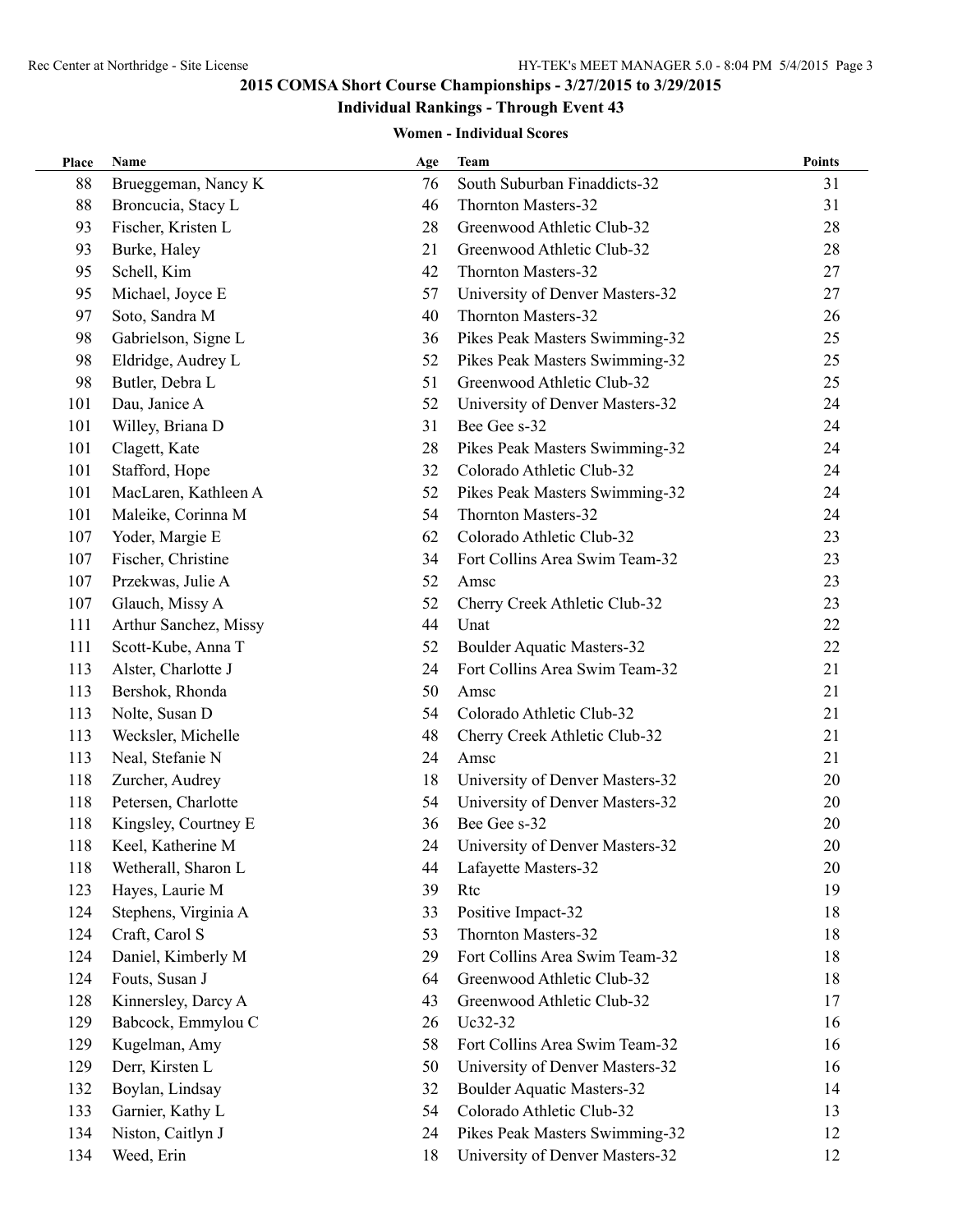# **Individual Rankings - Through Event 43**

| Place        | Name                 | Age | <b>Team</b>                     | <b>Points</b>  |
|--------------|----------------------|-----|---------------------------------|----------------|
| 134          | Dyer, Dorothy A      | 57  | Cherry Creek Athletic Club-32   | 12             |
| 137          | Fostvedt, Alishia L  | 38  | Amsc                            | 11             |
| 137          | Panos, Angie         | 65  | Cherry Creek Athletic Club-32   | 11             |
| 139          | Maguire, Courtney S  | 39  | Unat                            | 9              |
| 139          | Zarou, Kate B        | 46  | University of Denver Masters-32 | 9              |
| 139          | Williams, Carrie J   | 54  | Colorado Athletic Club-32       | 9              |
| 139          | Gryboski, Katy       | 40  | Bee Gee s-32                    | 9              |
| 143          | Smith, Sara M        | 18  | Thornton Masters-32             | $8\,$          |
| 143          | Dyer, Julie          | 28  | Cherry Creek Athletic Club-32   | 8              |
| 143          | Young, Leslie A      | 38  | Cherry Creek Athletic Club-32   | $\,8\,$        |
| 143          | Townley, Antoinette  | 54  | Thornton Masters-32             | 8              |
| 143          | Miller, Shelley L    | 52  | Thornton Masters-32             | $\,$ $\,$      |
| 143          | Popelar, Steph       | 47  | Swm                             | $8\,$          |
| 143          | Wolfrum, Angela      | 24  | Unat                            | $8\,$          |
| 143          | Larsen, Tina         | 36  | Bee Gee s-32                    | 8              |
| 151          | Llewellyn, Jody Y    | 43  | Cherry Creek Athletic Club-32   | $\overline{7}$ |
| 151          | Golding, Sandy F     | 51  | Greenwood Athletic Club-32      | $\overline{7}$ |
| 153          | Clapp, Christine J   | 48  | Colorado Athletic Club-32       | 6              |
| 153          | Keaveny, Martha      | 59  | Bee Gee s-32                    | 6              |
| 155          | Weber, Katie B       | 45  | Colorado Masters Swimming-32    | 5              |
| 155          | Stokoe, Jeanne       | 53  | Thornton Masters-32             | 5              |
| 157          | Contrino, Kathleen H | 54  | Lafayette Masters-32            | 4              |
| 158          | Andrie, Katherine Q  | 50  | Amsc                            | 3              |
| 159          | Rothman, Micol       | 43  | Cherry Creek Athletic Club-32   | $\overline{c}$ |
| 159          | Praski, Sybil M      | 52  | Cherry Creek Athletic Club-32   | 2              |
|              |                      |     | <b>Men - Individual Scores</b>  |                |
| Place        | Name                 | Age | <b>Team</b>                     | <b>Points</b>  |
| $\mathbf{1}$ | Gullett, Jeffrey D   | 31  | Amsc                            | 119            |
| 2            | Caswell, Ian         | 36  | Bee Gee s-32                    | 110            |
| 3            | Garland, Bob         | 45  | Greenwood Athletic Club-32      | 108            |
| 3            | Barringer, Rob       | 49  | University of Denver Masters-32 | 108            |
| 5            | Hatch, Eric          | 40  | University of Denver Masters-32 | 103            |
| 6            | Hansen, James C      | 19  | University of Denver Masters-32 | 96             |
| 7            | Clark, Steven J      | 31  | Thornton Masters-32             | 91             |
| 8            | Hughes, John S       | 61  | Swm                             | 90             |
| 9            | Molnar, Ronald A     | 73  | Fort Collins Area Swim Team-32  | 89             |
| 10           | Grotke, Greg         | 46  | Denver Athletic Club-32         | 88             |
| 11           | Zaparanick, Robert R | 69  | Cherry Creek Athletic Club-32   | 86             |
| 12           | Kalstrom, Reynold G  | 70  | Foothills Masters Swim Team-32  | 80             |
| 13           | King, William E      | 75  | Green Mountain Masters-32       | 78             |
| 13           | Roush, Stephen P     | 52  | Lov                             | 78             |
| 15           | Mandel, Alon         | 26  | Denver Athletic Club-32         | 77             |
| 15           | Orten, Frank T       | 56  | Swm                             | 77             |
| 15           | Hadley, Steve G      | 83  | Unat                            | 77             |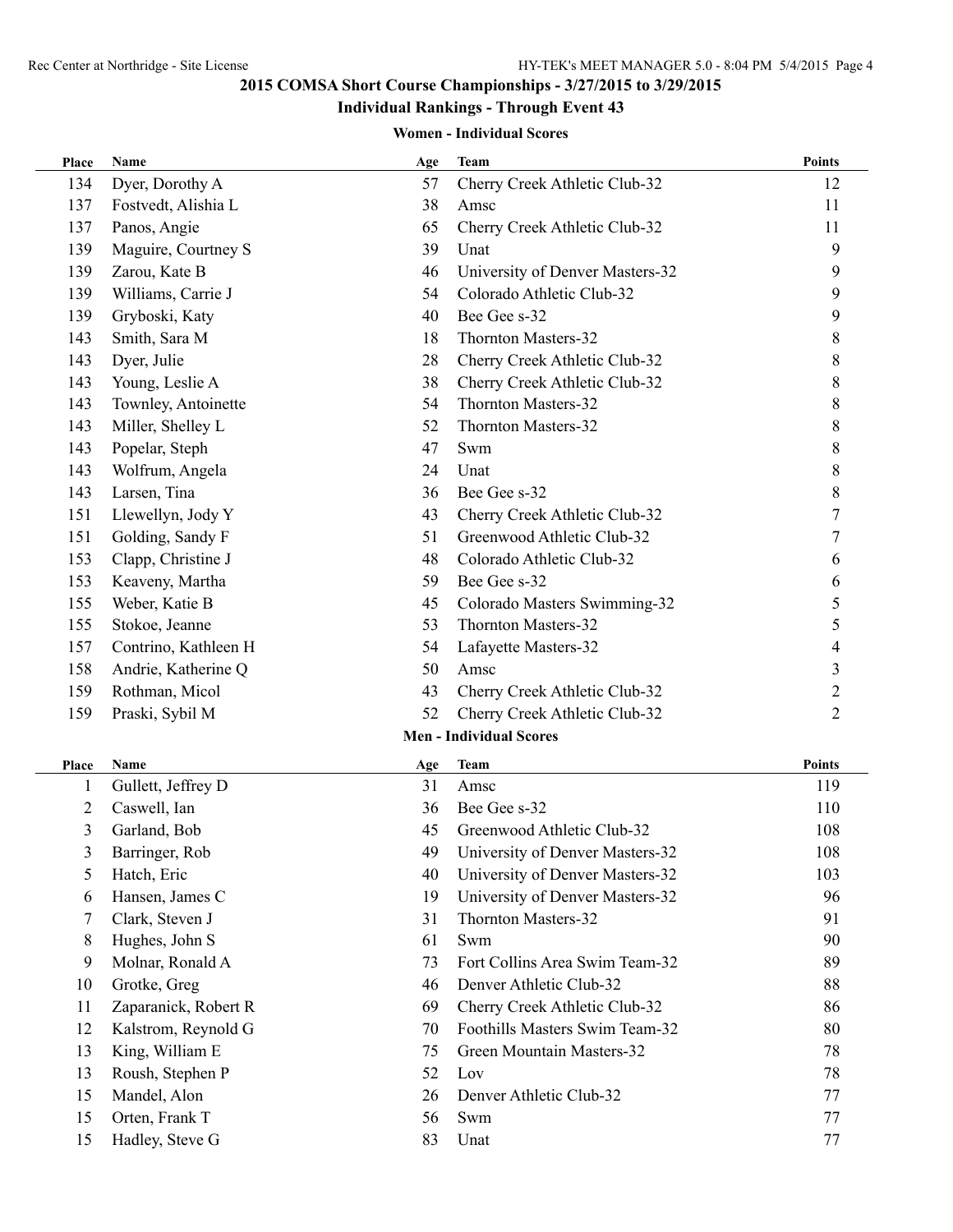## **Individual Rankings - Through Event 43**

| Place | Name                 | Age | <b>Team</b>                       | <b>Points</b> |
|-------|----------------------|-----|-----------------------------------|---------------|
| 15    | McDanal, Steve       | 71  | Jeffco Aquatic Masters-32         | 77            |
| 19    | Smith, David J       | 27  | Sqd                               | 75            |
| 19    | Nelson, Kurt D       | 55  | Greenwood Athletic Club-32        | 75            |
| 21    | Fahey, Sean P        | 29  | Green Mountain Masters-32         | 73            |
| 21    | Batchelder, John R   | 34  | Foothills Masters Swim Team-32    | 73            |
| 23    | Rosinski, Thomas J   | 45  | University of Denver Masters-32   | 72            |
| 24    | Forrester, Scott G   | 37  | Thornton Masters-32               | 70            |
| 24    | Jones, Ryan K        | 38  | Colorado Athletic Club-32         | 70            |
| 24    | Cox, Michael J       | 37  | Jeffco Aquatic Masters-32         | 70            |
| 27    | Cassella, Ryan       | 33  | Thornton Masters-32               | 67            |
| 27    | Gimlin, Matt R       | 30  | Bee Gee s-32                      | 67            |
| 29    | Ganiyev, Doston      | 27  | Sqd                               | 66            |
| 29    | Wolfe, Artie         | 75  | Unat                              | 66            |
| 29    | Abrahams, Richard T  | 70  | University of Denver Masters-32   | 66            |
| 32    | Edwards, Dan         | 41  | Colorado Masters Swimming-32      | 64.50         |
| 33    | Plummer, Mark A      | 78  | Colorado Athletic Club-32         | 64            |
| 33    | O'Sullivan, Chris    | 40  | University of Denver Masters-32   | 64            |
| 35    | Nolte, Christopher C | 58  | Colorado Athletic Club-32         | 63            |
| 36    | Clare, Christopher R | 44  | University of Denver Masters-32   | 62            |
| 37    | Eisenhuth, Matthew S | 40  | University of Denver Masters-32   | 60            |
| 38    | Barrand, Mark        | 62  | University of Denver Masters-32   | 59            |
| 38    | Mann, Jonathan E     | 54  | University of Denver Masters-32   | 59            |
| 40    | Gleser, Robert A     | 69  | University of Denver Masters-32   | 58            |
| 41    | Cruz, Eduardo        | 45  | Thornton Masters-32               | 57            |
| 41    | Carney, Kent         | 67  | Ever                              | 57            |
| 41    | Leo, Mark            | 55  | Bee Gee s-32                      | 57            |
| 44    | Heggy, Terry A       | 60  | Foothills Masters Swim Team-32    | 56            |
| 44    | Newcomb, Scott C     | 54  | Green Mountain Masters-32         | 56            |
| 46    | Tveitmoe, Robert N   | 62  | Jeffco Aquatic Masters-32         | 55            |
| 46    | Addadi, Mehdi        | 37  | University of Denver Masters-32   | 55            |
| 46    | Waterbury, Stuart S  | 61  | <b>Boulder Aquatic Masters-32</b> | 55            |
| 49    | Burson, William W    | 70  | Greenwood Athletic Club-32        | 54            |
| 50    | Lupo, Jason G        | 23  | Positive Impact-32                | 53            |
| 51    | Kelly, John F        | 53  | Lafayette Masters-32              | 52            |
| 51    | Butterworth, Simon   | 68  | Lafayette Masters-32              | 52            |
| 53    | Fulcomer, Vance      | 24  | Amsc                              | 51            |
| 54    | Holmes, Todd         | 45  | Amsc                              | 50            |
| 54    | Nasser, Rob          | 45  | University of Denver Masters-32   | 50            |
| 56    | Morrison, Jeffrey W  | 60  | Mesa Masters-32                   | 49            |
| 57    | Taylor, Dylan        | 27  | University of Denver Masters-32   | 48            |
| 58    | Weaver, Chris        | 39  | Bee Gee s-32                      | 47            |
| 58    | Hess, Richard        | 60  | Bee Gee s-32                      | 47            |
| 60    | Cowan, Robert N      | 43  | Colorado Athletic Club-32         | 46            |
| 60    | Pokorny, Martin P    | 54  | Unat                              | 46            |
| 60    | Fowler, Austin M     | 26  | University of Denver Masters-32   | 46            |
| 60    | Colvert, Brian       | 31  | Pikes Peak Masters Swimming-32    | 46            |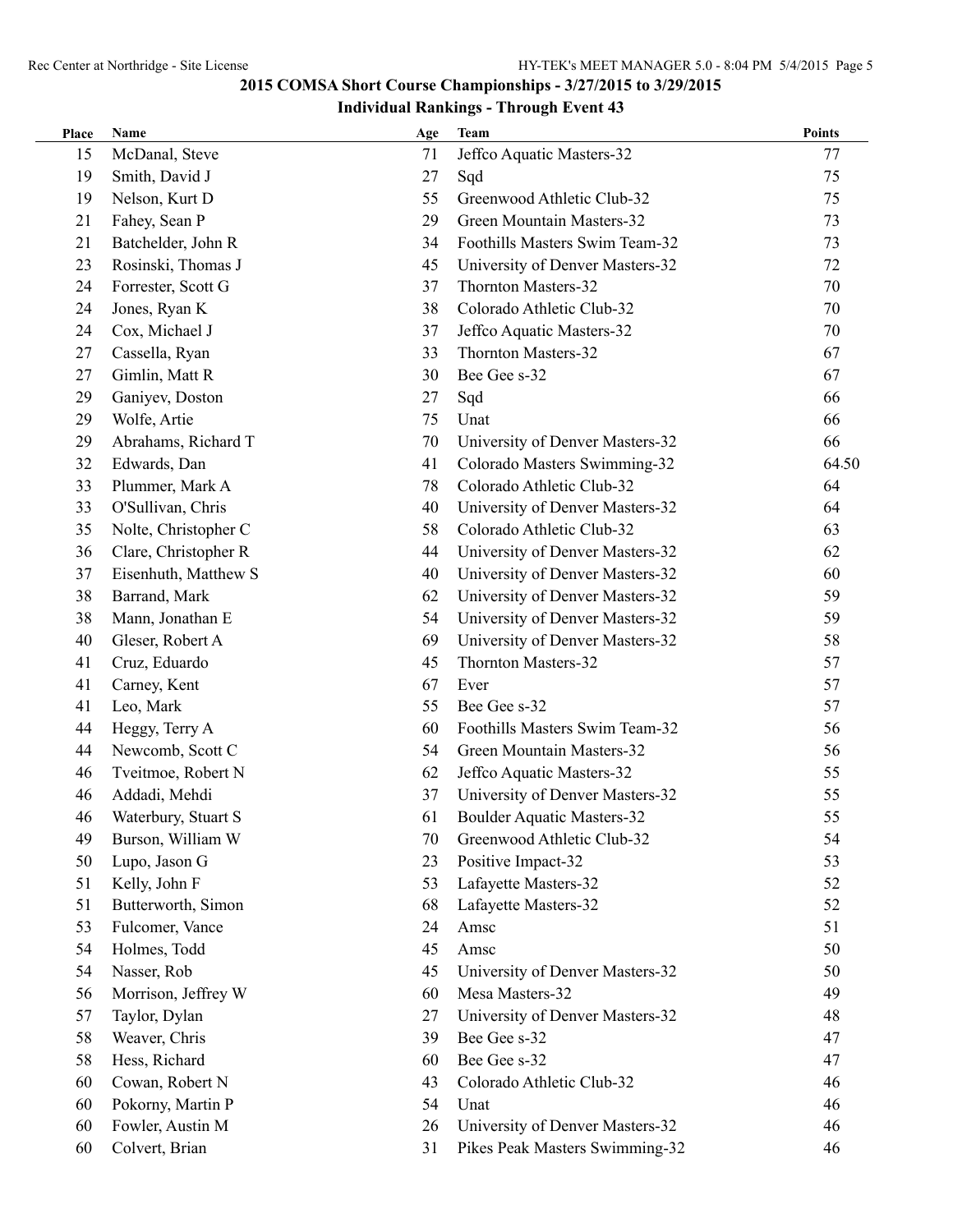# **Individual Rankings - Through Event 43**

| Place | <b>Name</b>            | Age | <b>Team</b>                       | <b>Points</b> |
|-------|------------------------|-----|-----------------------------------|---------------|
| 64    | Castanha, John         | 55  | Pueblo Masters Swimming-32        | 45            |
| 64    | Miller, James          | 37  | Greenwood Athletic Club-32        | 45            |
| 66    | Coveney, Christopher M | 52  | Lafayette Masters-32              | 44            |
| 66    | Jimenez, Ignacio       | 49  | Uc32-32                           | 44            |
| 66    | Lehman, Melvin J       | 61  | Bee Gee s-32                      | 44            |
| 66    | Brostuen, David A      | 50  | Colorado Masters Swimming-32      | 44            |
| 70    | Anderson, Jake         | 20  | Greenwood Athletic Club-32        | 43            |
| 71    | Bank, Holden J         | 55  | <b>Boulder Aquatic Masters-32</b> | 42            |
| 71    | Gilbert, Beau C        | 41  | <b>Csst Masters-32</b>            | 42            |
| 71    | Trinidad, Reuben D     | 35  | Pikes Peak Masters Swimming-32    | 42            |
| 71    | Mann, Michael T        | 60  | Greenwood Athletic Club-32        | 42            |
| 75    | Stanback, John         | 61  | Fort Collins Area Swim Team-32    | 41            |
| 76    | Martin, Joe P          | 83  | South Suburban Finaddicts-32      | 40            |
| 76    | Wong, Doug L           | 39  | <b>Boulder Aquatic Masters-32</b> | 40            |
| 76    | Schmitt, Ben J         | 24  | Fort Collins Area Swim Team-32    | 40            |
| 76    | Brower, William P      | 48  | Lafayette Masters-32              | 40            |
| 76    | Blount, Kyle           | 24  | Sqd                               | 40            |
| 81    | Cooper, Bob            | 66  | Thornton Masters-32               | 39            |
| 81    | Burgess, Thom          | 72  | Colorado Masters Swimming-32      | 39            |
| 81    | Wise, Mike             | 50  | University of Denver Masters-32   | 39            |
| 84    | Bergford, Brian        | 33  | Thornton Masters-32               | 38            |
| 85    | Hultin, Wally B        | 71  | University of Denver Masters-32   | 37            |
| 85    | MacDonald, Lee H       | 63  | Fort Collins Area Swim Team-32    | 37            |
| 87    | Wiles, Tyler A         | 23  | Thornton Masters-32               | 36            |
| 87    | Pins, Michael T        | 49  | <b>Boulder Aquatic Masters-32</b> | 36            |
| 89    | Pfenning, Paul D       | 56  | Rtc                               | 35            |
| 90    | Acosta, Marty J        | 49  | University of Denver Masters-32   | 34            |
| 90    | Seymour, Dag L         | 56  | Jeffco Aquatic Masters-32         | 34            |
| 92    | Duignan, Mike          | 68  | <b>Boulder Aquatic Masters-32</b> | 33            |
| 92    | Paknys, Ramunas        | 23  | Pikes Peak Masters Swimming-32    | 33            |
| 92    | Arnold, Tom            | 67  | University of Denver Masters-32   | 33            |
| 92    | Ladrow, Andy W         | 34  | Pikes Peak Masters Swimming-32    | 33            |
| 92    | Petersen, Craig        | 55  | University of Denver Masters-32   | 33            |
| 92    | Marsh, Russell L       | 59  | Colorado Athletic Club-32         | 33            |
| 92    | Patten, Bob W          | 80  | Denver Athletic Club-32           | 33            |
| 92    | Louie, Jamie           | 58  | <b>Csst Masters-32</b>            | 33            |
| 100   | Magouirk, Jeffrey K    | 53  | Bee Gee s-32                      | 32            |
| 100   | Daughtrey, Clay L      | 47  | Thornton Masters-32               | 32            |
| 102   | Harding, Peter S       | 67  | Uc32-32                           | 31            |
| 102   | Renteria, Jose         | 35  | University of Denver Masters-32   | 31            |
| 102   | Ness, Ryan             | 40  | Thornton Masters-32               | 31            |
| 105   | Williams, John J       | 41  | Rtc                               | 30.50         |
| 106   | Deming, Ryan M         | 25  | Fort Collins Area Swim Team-32    | 30            |
| 106   | Doherty, Kevin J       | 41  | University of Denver Masters-32   | 30            |
| 106   | Duey, Mark L           | 51  | Amsc                              | 30            |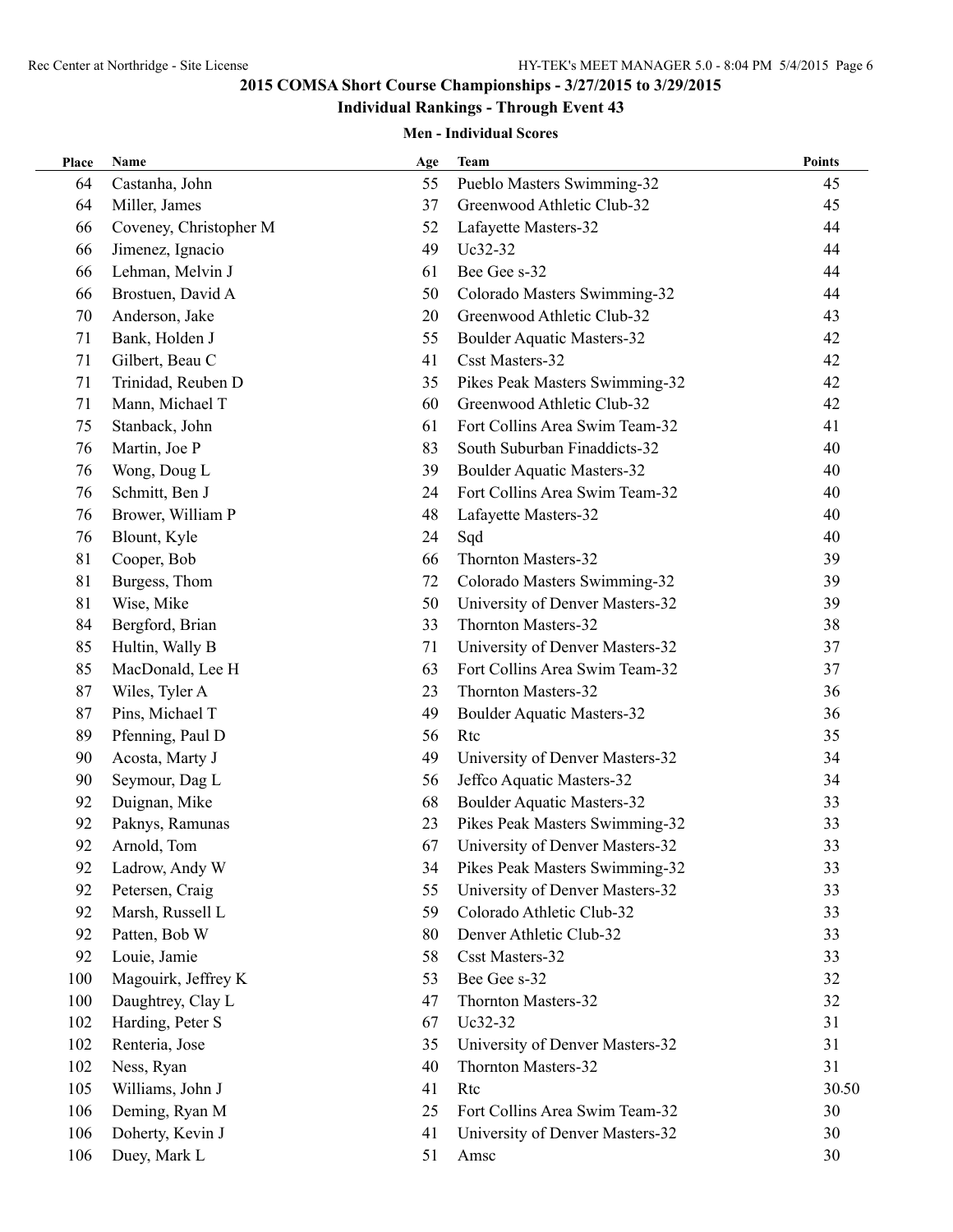# **Individual Rankings - Through Event 43**

| Place | Name                  | Age | <b>Team</b>                       | <b>Points</b> |
|-------|-----------------------|-----|-----------------------------------|---------------|
| 106   | Bennett, Dean W       | 48  | South Suburban Finaddicts-32      | 30            |
| 106   | Vaughan, James M      | 68  | University of Denver Masters-32   | 30            |
| 106   | Larson, Clint         | 23  | Bee Gee s-32                      | 30            |
| 112   | Cusack, Clif          | 45  | Rocky Mountain Thunder Masters-32 | 29            |
| 112   | Barbour, Dave         | 46  | Unat                              | 29            |
| 112   | Guy, Kerry P          | 54  | Colorado Masters Swimming-32      | 29            |
| 112   | Melanson, Ed          | 52  | Unat                              | 29            |
| 116   | Walker, Kirk          | 43  | Lafayette Masters-32              | 28            |
| 116   | Gorycki, Ruppert L    | 24  | Sqd                               | 28            |
| 118   | Heins, Don            | 60  | Bee Gee s-32                      | 27            |
| 119   | Nielsen, Richard L    | 50  | University of Denver Masters-32   | 25            |
| 119   | Le Vasseur, Andrew P  | 51  | University of Denver Masters-32   | 25            |
| 119   | Nemick, Gregory W     | 27  | Rocky Mountain Thunder Masters-32 | 25            |
| 119   | Blodgett, Bob H       | 64  | Colorado Athletic Club-32         | 25            |
| 123   | Van Dissel, Britton J | 25  | Denver Athletic Club-32           | 24            |
| 124   | McElhinney, Tom B     | 61  | Bee Gee s-32                      | 23            |
| 124   | Piccolotti, Sam V     | 51  | Colorado Athletic Club-32         | 23            |
| 124   | Weber, Brad           | 45  | Bee Gee s-32                      | 23            |
| 124   | Harveson, Matthew W   | 43  | Thornton Masters-32               | 23            |
| 128   | McDonough, Jim        | 59  | Colorado Masters Swimming-32      | 22            |
| 128   | Oldach, Rob C         | 52  | Pikes Peak Masters Swimming-32    | 22            |
| 128   | Huggins, David A      | 55  | Bee Gee s-32                      | 22            |
| 128   | Botyarov, Michael     | 20  | Highlands Ranch Masters-32        | 22            |
| 132   | Sheldon, Paul         | 44  | Colorado Masters Swimming-32      | 20            |
| 132   | Anderson, Kirk H      | 55  | Greenwood Athletic Club-32        | 20            |
| 132   | Clemens, Marvin K     | 60  | Foothills Masters Swim Team-32    | 20            |
| 132   | Garcia, Doug A        | 53  | Lov                               | 20            |
| 136   | Hoyt, Brian K         | 48  | Thornton Masters-32               | 19            |
| 136   | Mitchell, Matthew     | 51  | Wyoming Masters Swimming Club-32  | 19            |
| 138   | Estle, Steve C        | 55  | Lafayette Masters-32              | 18            |
| 138   | Boylan, Patrick       | 31  | <b>Boulder Aquatic Masters-32</b> | 18            |
| 138   | O'Keeffe, John P      | 53  | Bee Gee s-32                      | 18            |
| 138   | Kline, Richard L      | 52  | Rtc                               | 18            |
| 138   | Glossa, Jeff          | 60  | Thornton Masters-32               | 18            |
| 138   | Valvano, John J       | 58  | Jeffco Aquatic Masters-32         | 18            |
| 144   | Reetz, Eric F         | 55  | Bee Gee s-32                      | 17            |
| 144   | McCarthy, Garrett     | 50  | <b>Boulder Aquatic Masters-32</b> | 17            |
| 146   | Cattles, Steve        | 55  | Bee Gee s-32                      | 16            |
| 146   | Sherman, Lawrence W   | 73  | Uc32-32                           | 16            |
| 148   | Toomey, Tom           | 53  | Uc32-32                           | 15            |
| 148   | Pazmino, Jorge E      | 45  | Amsc                              | 15            |
| 148   | Creese, Dennis C      | 66  | <b>Boulder Aquatic Masters-32</b> | 15            |
| 148   | Tatro, Kenny          | 55  | Uc32-32                           | 15            |
| 152   | Jensen, Brian R       | 39  | Bee Gee s-32                      | 14            |
| 153   | Coast, Tony H         | 40  | Sqd                               | 13            |